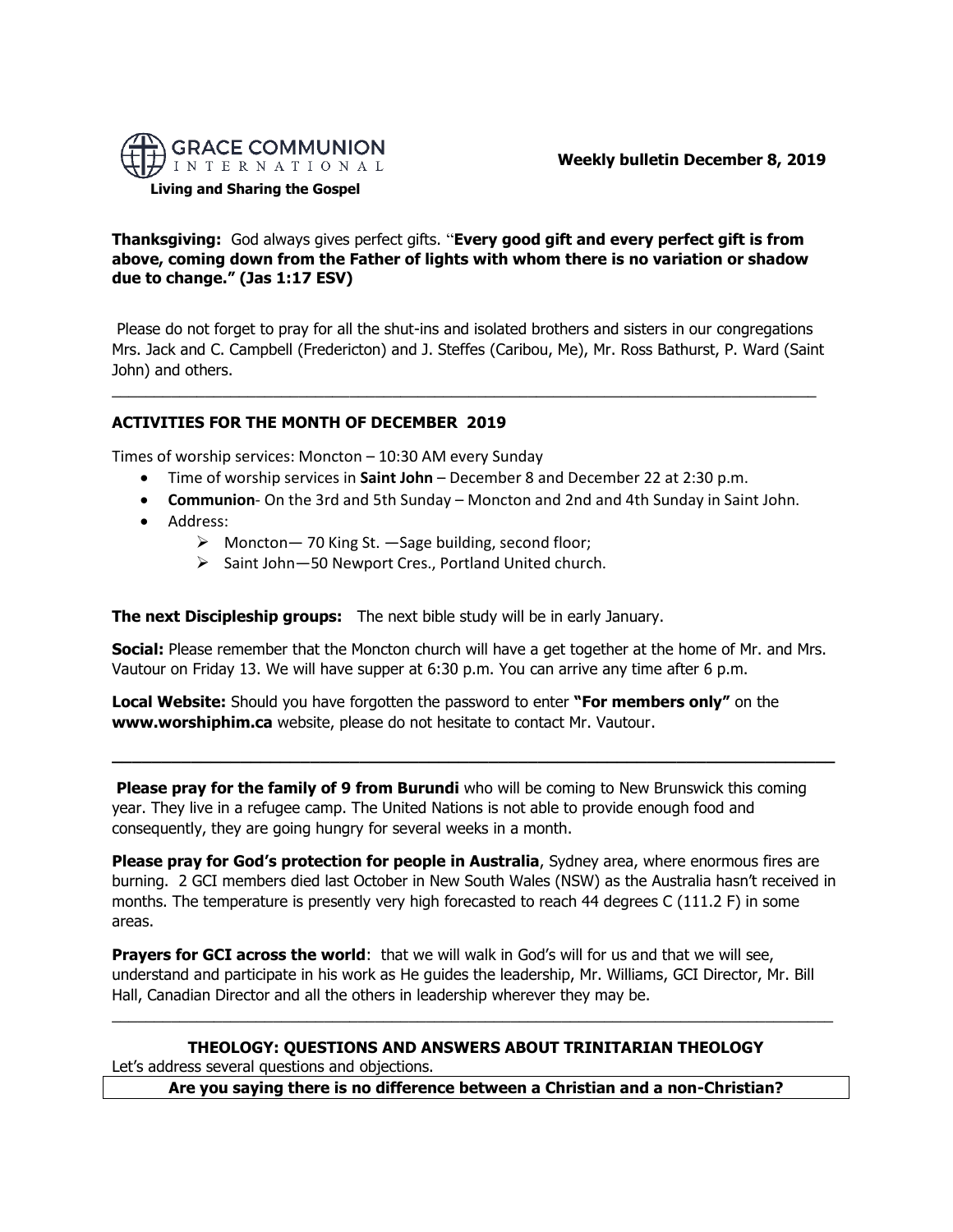No. We are saying that because of who Jesus is and what he has done, all humans—believers and non-believers—are joined to God in and through Jesus, through his human nature. As a result, God is reconciled to all people. All have been adopted as his dearly loved children. All, in and through Jesus, are included in the Triune love and life of God: Father, Son and Spirit.

However, not all people acknowledge who Christ is and therefore the truth of who they are in Christ. Those who have not yet repented and put their trust exclusively in Christ are not believers. They are not living in relationship with him and receiving the abundant life he gives.

One way to speak of the distinction between believers and non-believers is to say that all people are included in Christ (objectively) but only believers are actively participating in that inclusion.

We see these distinctions throughout the New Testament, and they are important. However, we must not take these distinctions too far, creating some kind of separation or opposition, and think of nonbelievers as not accepted by and not loved by God. To see them in this way would be to overlook the great truth of who Jesus Christ is and what he has already done for all humanity. It would be to turn the "good news" into "bad news."

When we see all humanity joined to Christ, some of the categories we might have held in our thinking fall away. We no longer see non-believers as "outsiders" but as children of God in need of personally acknowledging how much their Father loves them, likes them, and wants them. We approach them as brothers and sisters. Do they know who they are in Christ? Do they live in personal communion with Christ, No—and it is our privilege to tell them of God's love for them that they might do so.

#### **If all are reconciled already to God in Christ, why does Scripture say so much about repentance and faith?**

In the New Testament, the Greek word translated "repentance" is *metanoia*, which means "change of mind." All humanity is invited and enabled by the Spirit to experience a radical change of mind away from sinful egoistic self-centeredness and toward God and his love experienced in union with Jesus Christ through the Holy Spirit.

Notice Peter's invitation to this change of mind in **[Acts 2:38-39:](https://biblia.com/bible/niv/Acts%202.38-39) Repent and be baptized, every one of you, in the name of Jesus Christ for the forgiveness of your sins. And you will receive the gift of the Holy Spirit. The promise is for you and your children and for all who are far off—for all whom the Lord our God will call.**

God does not forgive people in exchange for their repentance and belief. As Scripture proclaims, forgiveness is an unconditional free gift that is entirely of grace. It is a reality that exists for us even before we enter into it in our experience. We repent because we are forgiven.

The gospel truth—the truth about Jesus and about all humanity joined with God in Jesus—is that God has already forgiven all humanity with a forgiveness that is unconditional and free: **"Therefore,"** invites Peter, **"repent and believe this truth—and be baptized by the Spirit with the mind of Jesus—which involves supernatural assurance that we truly are the children of God."**

Repentance is a change of mind and heart; it involves coming to acknowledge who Jesus is for us and who we are in him, apart from anything we have done or will yet do. Through repentance, which is God's gift to us through the Spirit, our minds are renewed in Jesus and we turn to him and begin to trust him.

The Spirit moves us to repent because our forgiveness has already been accomplished in Christ, not in order to be forgiven. We repent because we know that, in Jesus, our sins have already been forgiven, and that, in Jesus, we are already a new creation. In this repentance, we turn away from the alienation within us as the Spirit baptizes our minds in Jesus' acceptance and in the assurance that comes with it.

## **Why does Paul say that if you don't have the Spirit, you don't belong to Christ?**

## **[Romans 8:9](https://biblia.com/bible/niv/Rom%208.9)** says, **"You, however, are not in the realm of the flesh but are in the realm of the Spirit, if indeed the Spirit of God lives in you. And if anyone does not have the Spirit of Christ, they do not belong to Christ."**

The sentence "And if anyone does not have the Spirit of Christ, they do not belong to Christ" is not meant to be lifted out of context and turned into a proof that some people do not belong to God. In the context of this passage, Paul is addressing believers; he is not making a statement here about nonbelievers. He is warning disobedient believers who are refusing to submit to the Holy Spirit in their lives.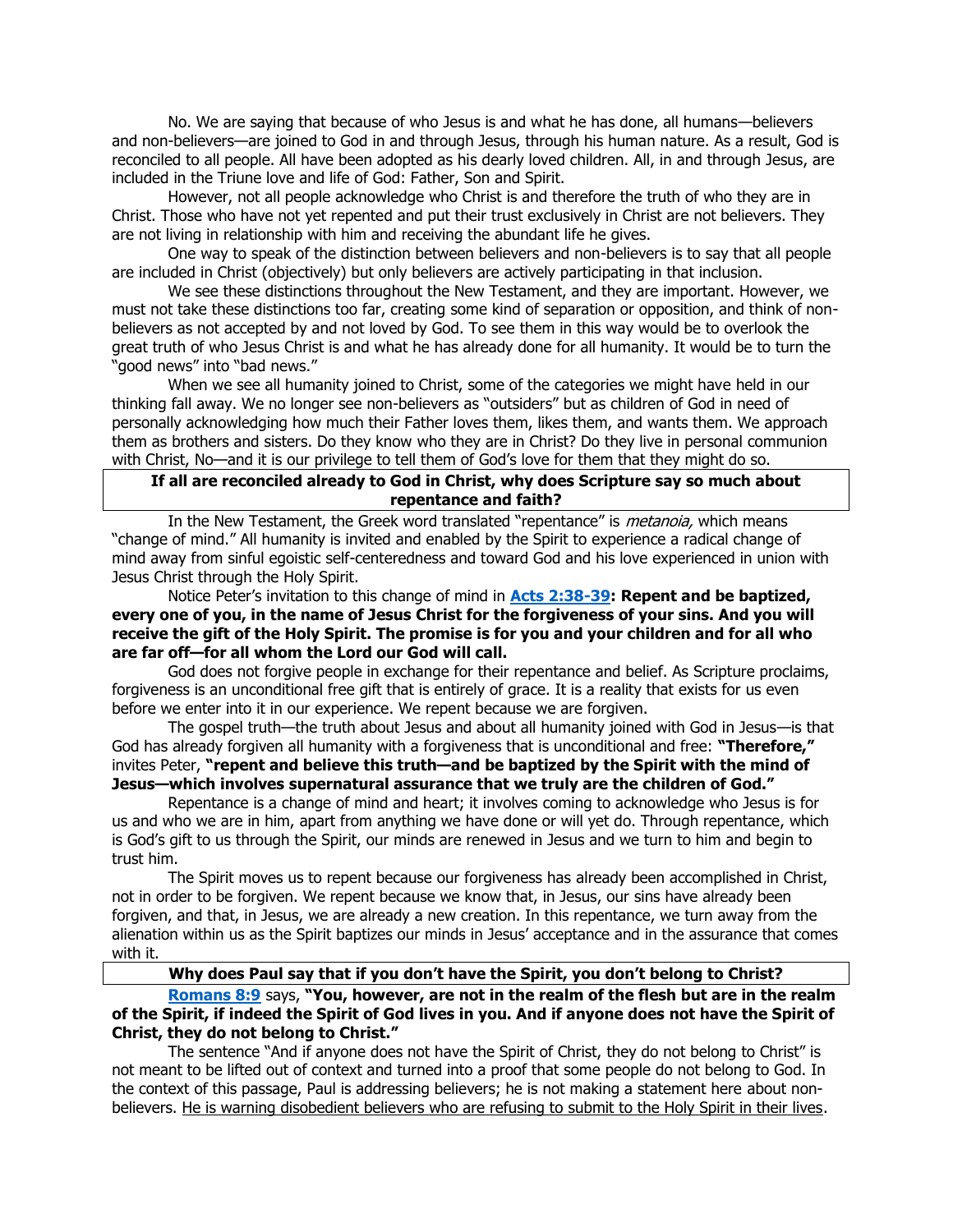In effect, he is saying, "You say that the Spirit of God is in you, and you are right. However, your life should be reflecting the presence of the Spirit of Christ. Your actions do not demonstrate that you really do belong to Christ as you claim to. I don't dispute that you belong to Christ. But if you do, then on that very basis act in accordance with that reality."

As Paul says to believers in **verse 12**, "**We have an obligation—but it is not to the flesh…"** We have an obligation to live in the light of who Christ has made us be.

If the world is reconciled, why would Jesus say that he doesn't pray for the world? In **[John 17:9](https://biblia.com/bible/niv/John%2017.9)**, Jesus says: **"I pray for them [his disciples]. I am not praying for the world, but for those you have given me, for they are yours."** Just because Jesus said in one instance that he was not praying for the world, but instead for his disciples, does not imply that he never prayed for the world. It is just that right then, his emphasis was on his disciples. He is praying in particular for them, focusing on them.

It is important to understand how John uses the word "world" (kosmos in Greek) in the flow of his Gospel. At times the word can refer to all people (who are all loved by God; see [John 3:16\)](https://biblia.com/bible/niv/John%203.16) while at other times it can refer to the worldly "system" that is fallen and hostile toward God.

It is apparently this system that Jesus has in mind in John 17. Since this fallen system or world resists God, Jesus' prayer does not include it. He is not praying for the world in its current fallen form, rather, he is praying for a group of people whom he can use to declare his love in this fallen world. Later on in his prayer, Jesus turns his attention to those who are not yet his disciples. He prays **"also for those who will believe in me through their message."** He prays for them that they, along with those who are already believing, **"may be one, Father…so that the world may believe that you have sent me" ([John 17:21\)](https://biblia.com/bible/niv/John%2017.21)**. This aligns with the Gospel of John's message (3:16): God loves the whole world and wants to save everyone.

#### **If all are reconciled already to God, why does Scripture speak of hell?**

Scripture speaks of hell because it is the natural consequence of rebellion against God. When we cut ourselves off from God and refuse his mercy, grace and forgiveness, we are rejecting communion with him and cutting ourselves off from the very source of our life. Christ came to prevent that from happening. Grace enters in and disrupts the natural course of a fallen creation. Being created for personal communion with God means we must be receptive to what he has done for us in Christ. All are included in what Christ intends for everyone, but we can refuse our inclusion. We are reconciled to the Father, but we can refuse to receive that reconciliation and live as if God had not reconciled us to himself.

However, such refusal does not negate what God has done for all humanity in Christ. In The Great Divorce, C.S. Lewis wrote:

There are only two kinds of people in the end; those who say to God, "Thy will be done," and those to whom God says, in the end, "Thy will be done." All that are in hell, choose it. Without that self-choice there could be no hell. No soul that seriously and constantly desires joy will ever miss it. Those who seek find. To those who knock it is opened.

#### **Why does the Bible talk about people whose names are not in the book of life?**

**[Revelation 13:8](https://biblia.com/bible/niv/Rev%2013.8)** says, **"All inhabitants of the earth will worship the beast—all whose names have not been written in the Lamb's book of life, the Lamb who was slain from the creation of the world."**

**[Revelation 17:8](https://biblia.com/bible/niv/Rev%2017.8)** says, **"The inhabitants of the earth whose names have not been written in the book of life from the creation of the world will be astonished when they see the beast."**

We need to consider the literary context of these statements in Revelation. John writes using a literary genre (style) known as apocalyptic. This genre, which was commonly used by Jewish writers in John's day, is highly symbolic. There is not a literal "book of life." The "book of life" is a figure of speech, a symbolic way of referring to those who are in allegiance with the Lamb. These verses in Revelation refer to people who reject the new life that Christ has already secured for them.

**Why does Peter say it is hard to be saved?**

**[First Peter 4:17-18](https://biblia.com/bible/niv/1%20Pet%204.17-18)** says: **"It is time for judgment to begin with God's household; and if it begins with us, what will the outcome be for those who do not obey the gospel of God?**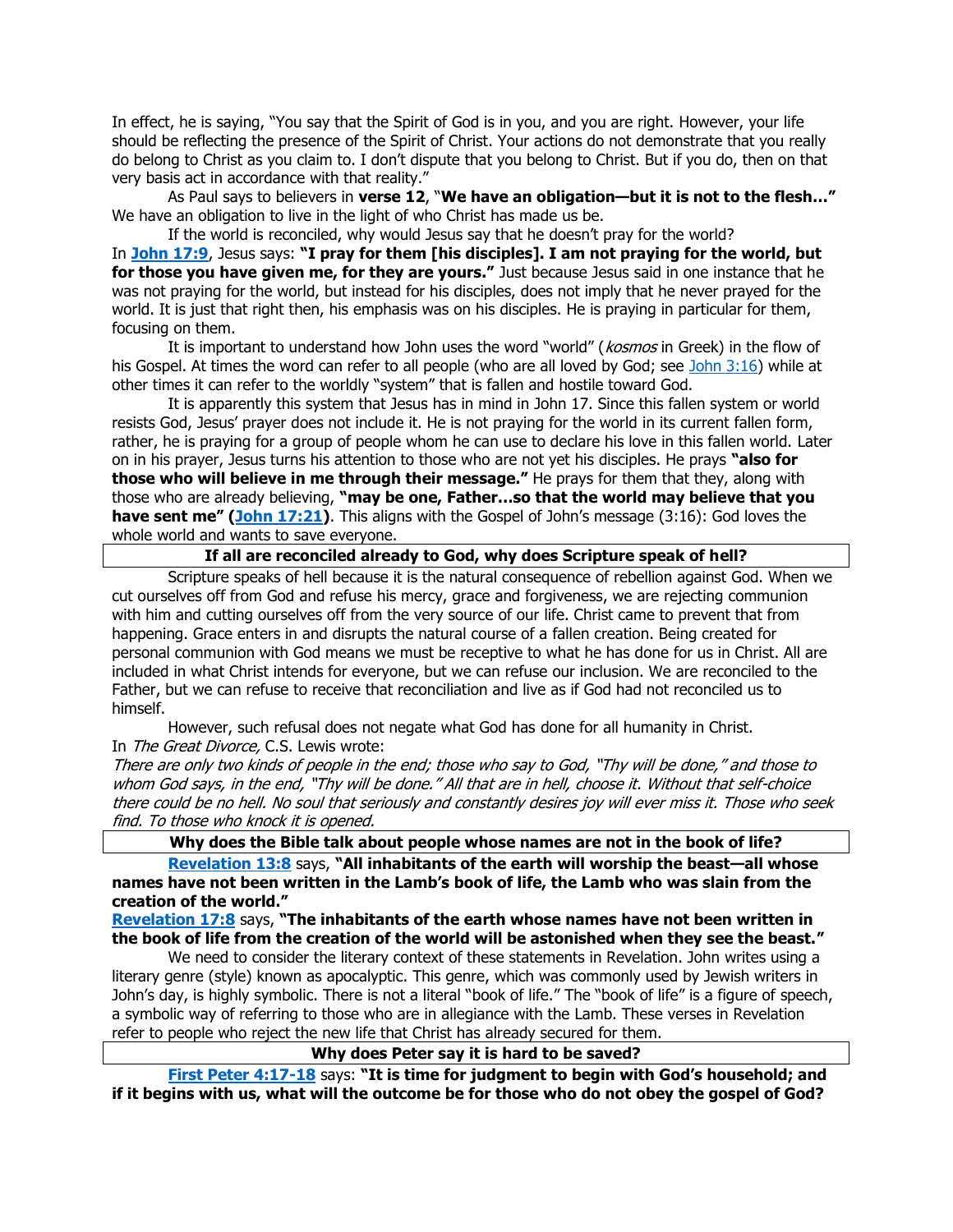### **And, 'If it is hard for the righteous to be saved, what will become of the ungodly and the sinner?'"**

The point of **verses 17-18** is found in **verse 19**: "**So then, those who suffer according to God's will should commit themselves to their faithful Creator and continue to do good."** Peter has been encouraging persecuted believers to live in accord with their identity as children of God and not like those who live in debauchery and idolatry (**verses 1-5**). The difficulty is not in Jesus' power to save but for those believing to live faithfully through times of the suffering of persecution. The difficulties involved in being saved call for perseverance. Peter does not say that salvation is impossible for anyone. (See also **[Mark 10:25-27](https://biblia.com/bible/niv/Mark%2010.25-27)**, where Jesus replies to his disciples' query as to how anyone could be saved if it was difficult for the wealthy. Jesus answered, **"For mortals it is impossible, but not for God; for God all things are possible," NRSV).**

As part of his argument, he points out that persecution is participation in the suffering of Christ, and therefore if believers are to suffer, they should suffer for their faith and godly behavior instead of suffering for sinful and ungodly behavior (**verses 12-16**). His point is that believers, who know that Jesus, the Savior, is the merciful Judge of all, should not be living in the same base and evil ways as those who oppose Christ even under the threat of persecution.

It is actually impossible for anyone to be saved—were it not for Christ. Christ has done what is impossible for humans to do for themselves. But those who reject Christ are not participating in Christ's suffering; they participate in their own suffering as they reap what they sow. That experience is a far more difficult path to be on than the narrow one of those who know Christ and can have fellowship with him even in their sufferings.

**What is everlasting contempt and destruction?**

**[Daniel 12:2](https://biblia.com/bible/niv/Dan%2012.2)** reads, "**Multitudes who sleep in the dust of the earth will awake: some to everlasting life, others to shame and everlasting contempt."**

**[2 Thessalonians 1:6-9](https://biblia.com/bible/niv/2%20Thess%201.6-9)** says, **God is just: He will pay back trouble to those who trouble you and give relief to you who are troubled, and to us as well. This will happen when the Lord Jesus is revealed from heaven in blazing fire with his powerful angels. He will punish those who do not know God and do not obey the gospel of our Lord Jesus. They will be punished with everlasting destruction and shut out from the presence of the Lord and from the glory of his might.**

Both of these passages refer to the time of the final judgment when Jesus is "revealed" (sometimes referred to as the Second Coming or Jesus' "return in glory"). All humans will then see clearly who Jesus is and thus who they are because of who he is and what he has done. This "revealing" presents to them a choice—will they say "yes" to their belonging to Christ, or will they say "no"? Their decision neither creates nor destroys their inclusion, but it does determine their attitude toward it whether they will accept God's love for them and enter the joy of the Lord, or continue in alienation and frustration (and thus in shame and everlasting contempt and destruction). The destruction is a selfdestruction as they refuse the purpose for which they have been made, and the redemption that has already been given to them. They refuse to submit to God's righteousness through repentance and so refuse to receive his life, effectively cutting themselves off from it.

In the Judgment, everyone will face Jesus, the Judge who died for all, and they will have to decide whether they will trust him and count on his being judged in their place. Those who trust their Savior agree with the judgment of God as to what is evil and must be done away with. They humbly receive the joy of the life God has given them in Christ. Those who reject him continue in their hostility and the hell that goes with denying the truth and reality of their sin and Christ's salvation for them.

### **What about the "narrow gate"?**

Jesus says in **[Matthew 7:13-14](https://biblia.com/bible/niv/Matt%207.13-14)**: **"Enter through the narrow gate. For wide is the gate and broad is the road that leads to destruction, and many enter through it. But small is the gate and narrow the road that leads to life, and only a few find it."**

Jesus describing what is happing in the present. A clearer translation is: "many are entering" and "only a few are finding it." In his day, at that time, most were living on the "broad road" of destruction. What Jesus offers here is descriptive, not prescriptive. It does not say what Jesus wants nor what God intends. This is a warning, and warnings are given to prevent the negative outcome from occurring. No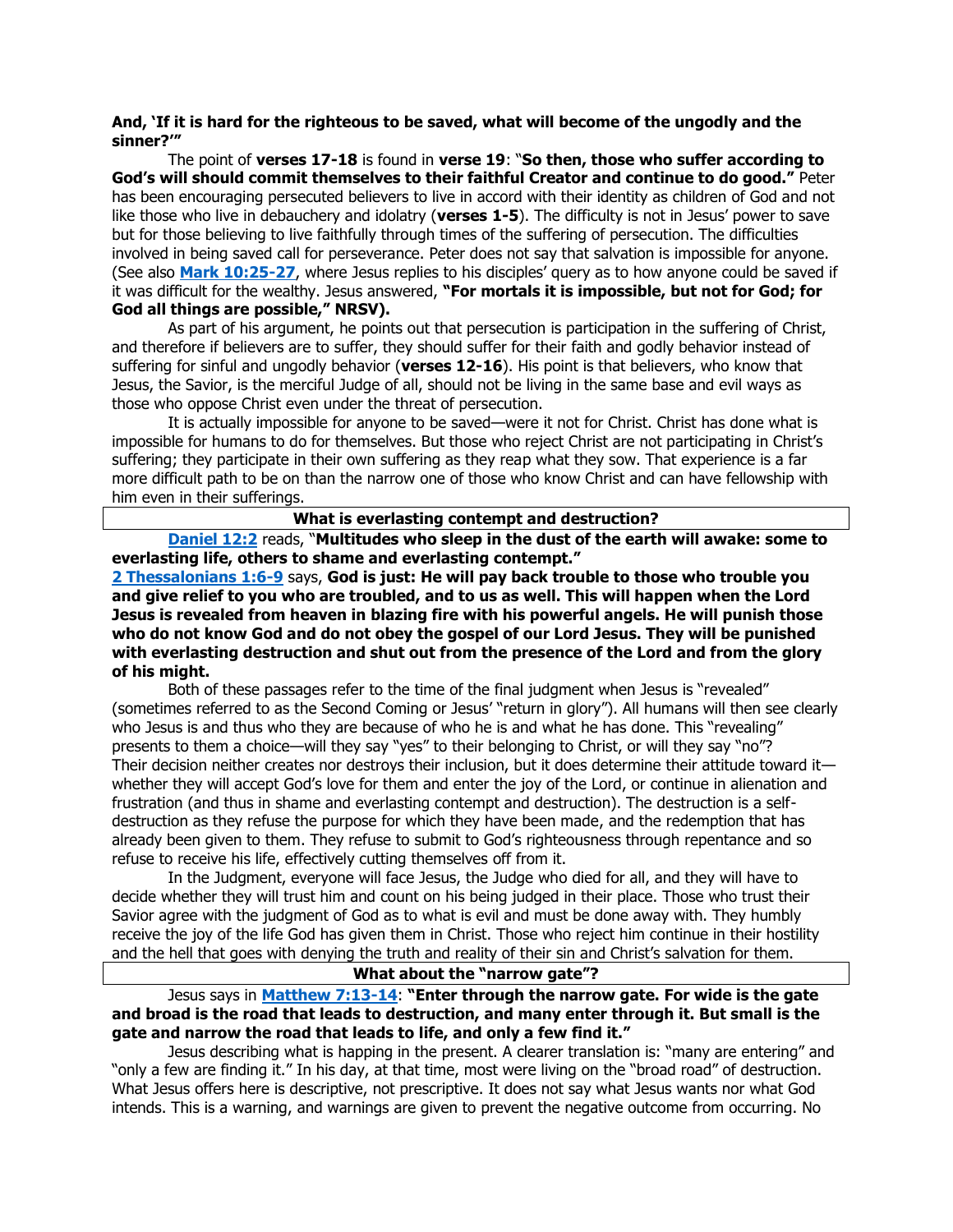parent says to their child, "Watch out, a car is coming!" because they hope the child gets run over! Jesus gives the reason for the need to be warned: under fallen conditions the way to destruction is wide, inviting and easy to follow, or we can simply be swept along into it. The narrow way to life can be easy to miss, may seem difficult to follow and takes our being deliberate and intentional. There were only a "few" who had at that time embraced the truth that is in Jesus—and it is he who is "the narrow gate." But Jesus wants to turn that around so that there are many, not a few, who enter into the life that Jesus has for them. So he gives this warning out of his love for them.

Jesus addresses a similar issue in **[Matthew 7:21-23:](https://biblia.com/bible/niv/Matt%207.21-23) Not everyone who says to me, "Lord, Lord," will enter the kingdom of heaven, but only the one who does the will of my Father who is in heaven. Many will say to me on that day, "Lord, Lord, did we not prophesy in your name, and in your name drive out demons and in your name perform many miracles?" Then I will tell them plainly, "I never knew you. Away from me, you evildoers!"**

These people have done miracles, and in doing so have deceived many. They claim to know Jesus. Although Jesus knows them (he is omniscient), he does not see himself in them with regard to their actual faith or behavior, and so he proclaims, "I never knew you." That is, I don't recognize you as a follower of mine. We haven't been in relationship, in communion with one another despite what you were doing.

#### **Don't we become God's children only at the point of belief?**

**[John 1:12-13](https://biblia.com/bible/niv/John%201.12-13)** says, "**Yet to all who did receive him, to those who believed in his name, he gave the right to become children of God—children born neither of natural descent, nor of human decision or a husband's will, but born of God."**

We have seen in Scripture that God has provided for everyone in the vicarious humanity of Jesus. When he died, we all died; when he rose, we rose. Our human natures have been regenerated in him. Therefore all humans are, from God's perspective, already adopted into his family. In Jesus, God gives people that "right" long before they accept it and live in it. They have an inheritance, as Paul puts it. If we say that we don't have a right to become the children of God until after and unless we believe, then we end up denying what John goes on to say: that it doesn't come from natural descent or from human decision. Such an understanding would make our having the right depend on our decision!

Those who believe in and accept Jesus as their Lord and elder brother enter into and begin to experience the new life as children of God. But that place in God's family has been theirs all along. It is the new life that has been **"hidden with Christ in God" ([Colossians 3:3\)](https://biblia.com/bible/niv/Col%203.3).** In other words, what has been objectively true for them all along in Jesus, becomes subjectively and personally experienced by them when they become believers. They begin taking up their right and living as the children of God.

### **Is this universalism?**

No, not in the sense that every person ultimately will be saved (or enter into or receive their salvation) regardless of whether they ever trust in Christ. There is no salvation outside of Jesus Christ (**[Acts 4:12](https://biblia.com/bible/niv/Acts%204.12)**). Those who absolutely refuse to enter into their salvation, or to receive it by repentance and faith in what Christ their Savior has done for them, have refused the benefits of their salvation, refused their inheritance, and repudiated the "**hope laid up for [them] in heaven" ([Colossians 1:5\)](https://biblia.com/bible/niv/Col%201.5).** Jesus' atonement has universal intent (**[Romans](https://biblia.com/bible/niv/Rom%205.18) 5:18**). He died for all and he was raised for all because God so loved the world. He is the **"Lamb of God, who takes away the sin of the world" ([John](https://biblia.com/bible/niv/John%201.29)  [1:29\)](https://biblia.com/bible/niv/John%201.29).** Scripture shows that God, in Christ, has reconciled all humans to himself (**[Colossians 1:20;](https://biblia.com/bible/niv/Col%201.20) [2](https://biblia.com/bible/niv/2%20Cor%205.19)  [Corinthians 5:19\)](https://biblia.com/bible/niv/2%20Cor%205.19)**, but he will never force any person to embrace that reconciliation. Love cannot be coerced.

A relationship of love as the children of God could never be the result of a cause-effect mechanism. God wants sons and daughters who love him out of a joyful response to his love, not people who have no mind or choice of their own. As has been revealed in Jesus Christ, God is love in his innermost being, and in God the Persons of the Trinity relate to one another in the truth and freedom of love. That same love is extended to us in Christ that we might share in it, and in nothing less.

To hope that all people will finally come to Christ is not universalism—it is simply Christian and reflects the heart of God (**[1 Timothy 2:3-6;](https://biblia.com/bible/niv/1%20Tim%202.3-6) [2 Peter 3:9](https://biblia.com/bible/niv/2%20Pet%203.9)**). If God calls us to love our enemies, does God himself do less? If God desires that all turn and be saved, can we do anything less?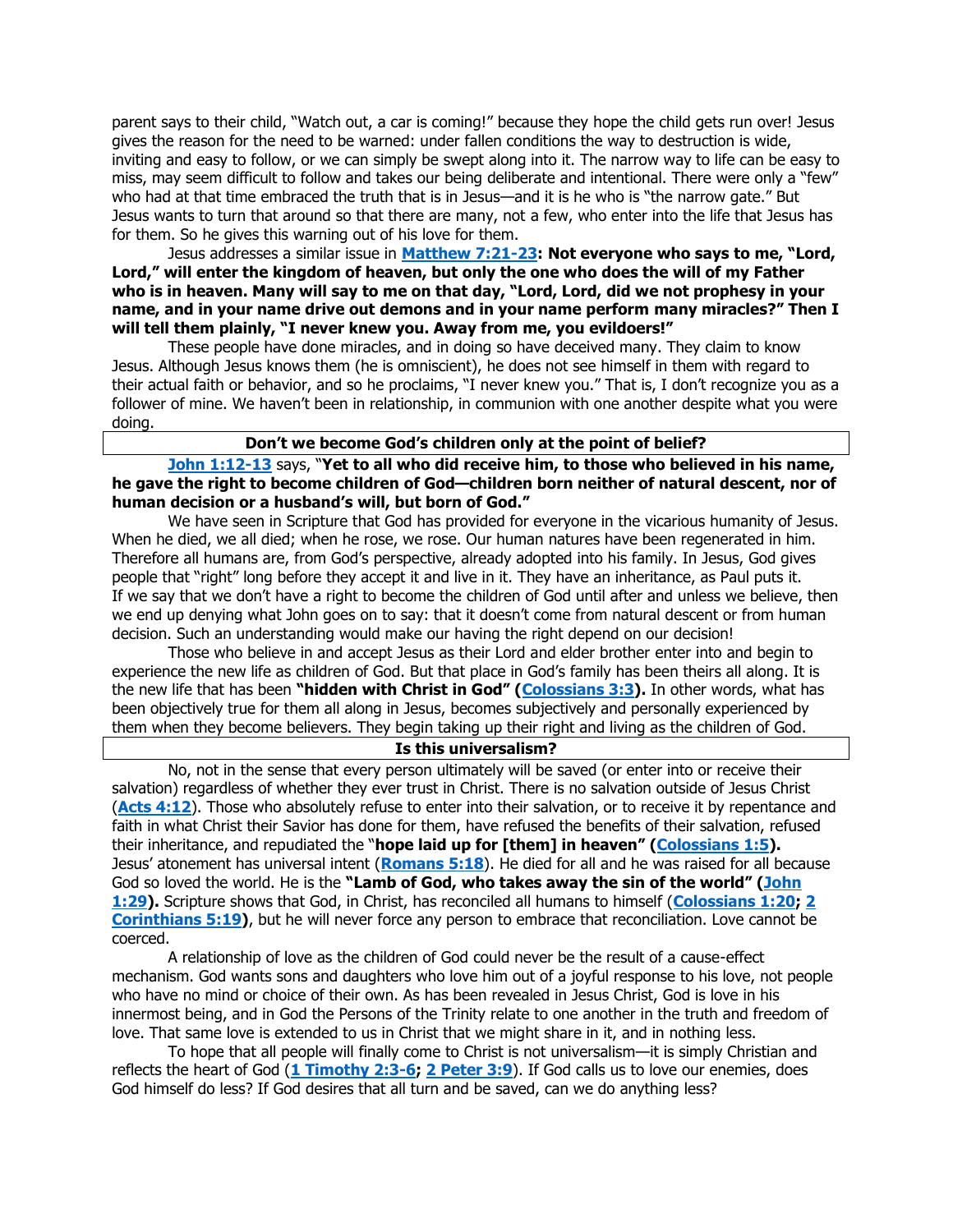This does not mean we can proclaim that every person will finally come to faith and receive their salvation. However, it means that, given who God is and what he has done for us in Christ, we ought to be more surprised that some may somehow come to reject the truth and reality of their salvation than to find many in the end turning to Christ to receive his forgiveness and eternal life as his beloved children.

#### **If we are reconciled already, why struggle to live the Christian life?**

Some people do not like the idea that others who do not work as hard as they do will end up with the same reward as they (see parable of the laborers in the vineyard, **[Matthew 20:12-15](https://biblia.com/bible/niv/Matt%2020.12-15)**). But this concern overlooks the truth that no one, no matter how hard they work, deserves salvation. That is why it is, for everyone, a free gift.

However, in Scripture we learn that is why God doesn't want us to live that way. Consider the following passages:

- **No one can lay any foundation other than the one already laid, which is Jesus Christ. If anyone builds on this foundation using gold, silver, costly stones, wood, hay or straw, their work will be shown for what it is, because the Day will bring it to light. It will be revealed with fire, and the fire will test the quality of each person's work. If what has been built survives, the builder will receive a reward. If it is burned up, the builder will suffer loss but yet will be saved—even though only as one escaping through the flames. [\(1 Corinthians 3:11-15](https://biblia.com/bible/niv/1%20Cor%203.11-15)**)
- **Do not be deceived: God cannot be mocked. People reap what they sow. Whoever sows to please their flesh, from the flesh will reap destruction; whoever sows to please the Spirit, from the Spirit will reap eternal life. [\(Galatians 6:7-8\)](https://biblia.com/bible/niv/Gal%206.7-8)**

We are joined to Christ in order to live in fellowship with Christ. We are united to Christ in order to participate with him in all he does. It makes no more sense to say that since we belong to Christ there is no point in living the Christian life, than to say, since a man and woman are married, there is no point to them living together. No. They are married in order to live together. We are joined to Christ in order to live with him. Similarly, it makes no sense to say that we want to experience the life of Christ in eternity if we refuse to experience it now.

#### **How do we explain John 6:44?**

**[John 6:44](https://biblia.com/bible/niv/John%206.44)** says, **"No one can come to me unless the Father who sent me draws them."** The Jewish religious leaders were seeking to deflect Jesus' seemingly outrageous claim: **"I am the bread of life that came down from heaven" ([John 6:41\)](https://biblia.com/bible/niv/John%206.41).** This statement was practically the same thing as claiming divine status.

Jesus' reply to the Jewish leaders' complaint concerning this claim was that they "stop grumbling" (**verse 43**) and realize that **"no one can come to me [the bread of heaven] unless the Father**  who sent me draws them..." (verse 44). Jesus' point is that the people would not be responding to him, except that God was making it possible for them to do so. If they really knew God, they should recognize that people were coming to the Son according to the will and purpose of the Father. What they see happening in Jesus' ministry is not evidence that Jesus is a blasphemer, disobeying the will of God, but rather that God the Father is accomplishing his will through Jesus, his faithful Son.

In this passage, Jesus is not limiting the number of people who are drawn to him; he is showing that he is doing the Father's work. Elsewhere he says: "**When I am lifted up, I will draw all people to myself" ([John 12:32\)](https://biblia.com/bible/niv/John%2012.32).** Since Jesus does only what his Father wants, [John 12:32](https://biblia.com/bible/niv/John%2012.32) shows that the Father indeed draws all people to Jesus.

### **How does this theology compare to Calvinism and Arminianism?**

In comparing and contrasting Christian theologies, we are talking about different approaches or understandings among Christian brothers and sisters who seek to serve the same Lord and thus share the same faith. Thus, our discussion should reflect respect and gentleness, not arrogance or hostility.

**Calvinism** is a theology that developed from the teachings of the Protestant reformer John Calvin (1509-1564). Calvinism emphasizes the sovereignty of God's will in election and salvation. Most Calvinists define God's "elect" as a subset of the human race; Christ died for only some people ("limited" or "particular" atonement"). Those elect for whom he did die were truly and effectively saved in the finished work of Christ, long before they became aware of it and accepted it. According to Calvinist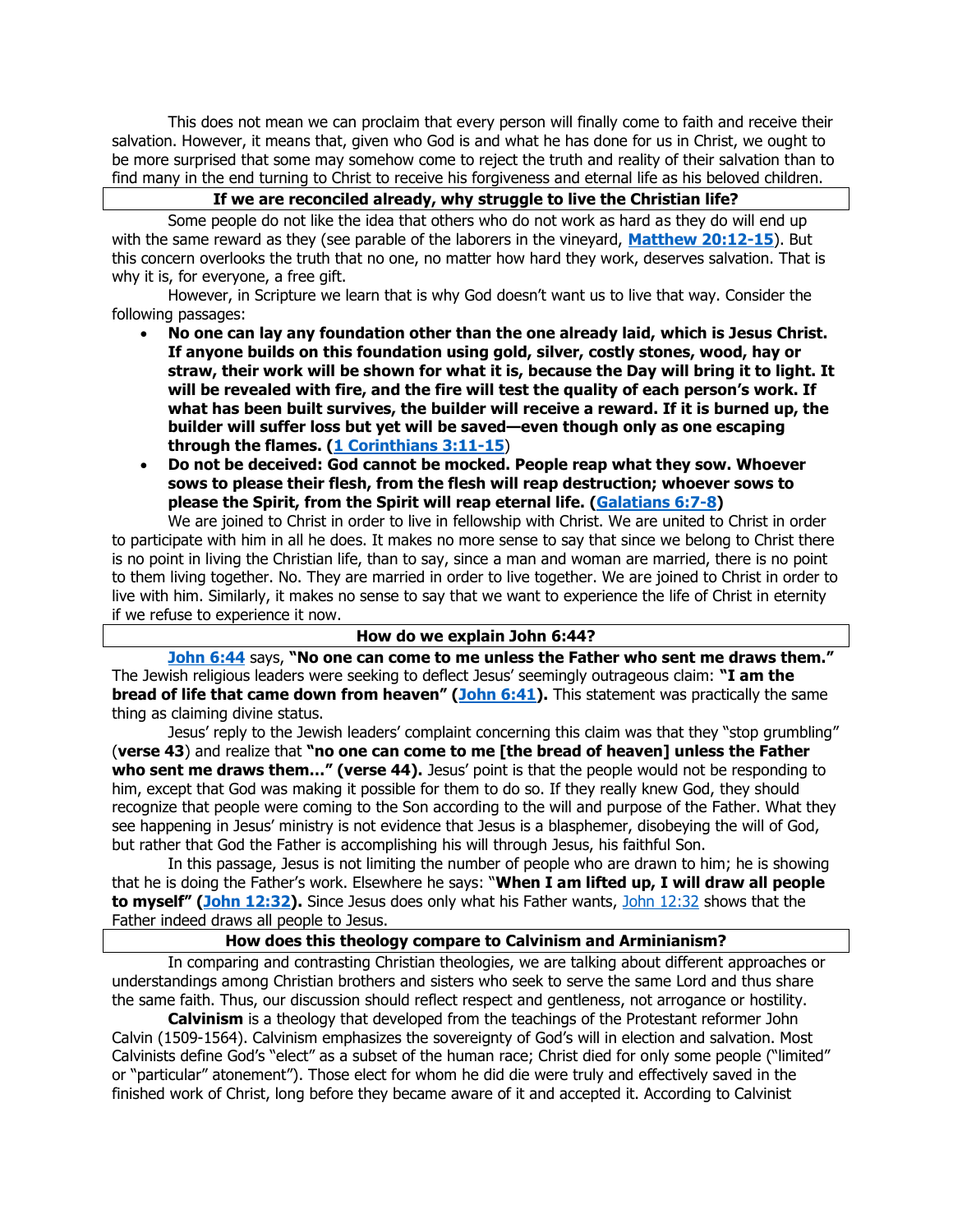doctrine, it is inevitable that those Christ died for will come to faith in him at some point. This is called "irresistible grace."

**Trinitarian theology's** main disagreement with Calvinism is over the scope of reconciliation. Its objection is based on the fundamental fact of who Jesus is and that he is one in will, purpose, mind, authority and act with the Father in the Spirit. The whole God is Savior, and Jesus is the new Adam who died for all. The Bible asserts that Christ made atonement **"not only for our sins, but for the sins of the whole world" ([1 John 2:2\)](https://biblia.com/bible/niv/1%20John%202.2).** While Trinitarian theology rejects the restrictive extent of "limited atonement" and the determinism of "irresistible grace," it agrees with Calvinism that forgiveness, reconciliation, redemption, justification, etc. were all accomplished effectively by what Christ did, and these gospel truths have been secured for us irrespective of our response to them.

**Arminianism** derives from the teachings of another Protestant reformer, Jacob Arminius (1560- 1609). Arminius insisted that Jesus died for all humanity, and that all people can be saved if they take personal action, which is enabled by the Spirit. This theology, while not ignoring God's sovereignty, gives a more central or key role to human decision and free will. Its premise is that salvation, forgiveness, reconciliation, redemption, justification, etc., are not actually effective unless a person has faith. Only if God foresees a person using their free choice to receive Christ, does he then elect them. Those whom he foresees rejecting his salvation, he condemns. So like the Calvinist, in the end God wills the salvation of some and the condemnation of others.

**Trinitarian theology** differs from Arminianism over the effectiveness of the reconciliation. Atonement, or at-one-ment between God and humanity, is only a hypothetical possibility for Arminians; it does not become an actuality unless God foresees someone's decision of faith. In this view, God, on the basis of his foreknowledge of an individual's acceptance or rejection, then accepts or rejects that person. Trinitarian theology, however, teaches that the atonement and reconciliation represents the heart and mind of God towards all and is objectively true in Christ, even before it has been subjectively accepted and experienced. It remains true even if some deny it. God has one ultimate will or purpose for all, realized from the Father, through the Son and in the Spirit.

While Calvinism and Arminianism emphasize different aspects of salvation theology, Trinitarian theology has attempted, as did early church leaders Irenaeus, Athanasius, and Gregory, to maintain in harmony the wideness of God's love emphasized by Arminians with the unconditioned faithfulness of God emphasized by Calvinists. The Incarnational and Trinitarian theology of GCI aligns neither with traditional Calvinism nor Arminianism. It emphasizes the sovereignty of God's Triune holy love that calls for our response. His sovereign will is expressed in accord with God being a fellowship of holy love. Its center is the heart, mind, character and nature of God revealed in the person and work of Jesus Christ, the Incarnate Savior and Redeemer. God's sovereignty is most clearly and profoundly shown in Jesus Christ. The place and importance of human response to God's grace is also shown in Jesus Christ, who makes a perfect and free response to God in our place and on our behalf as our Great High Priest. Our response then is a gift given by the Holy Spirit by which we share in Christ's perfect response for us in our place and on our behalf.

#### **What is perichoresis?**

The eternal communion of love that Father, Son and Spirit share as the Trinity involves a mystery of inter-relationship and interpenetration of the divine Persons, a mutual indwelling without loss of personal identity. As Jesus said, **"the Father is in me, and I in the Father" ([John 10:38\)](https://biblia.com/bible/niv/John%2010.38).** Early Greekspeaking Christian theologians described this relationship with the word *perichoresis*, which is derived from root words meaning "around" and "contain." Each person of the Trinity is contained within the others; they dwell in one another, they envelop one another.

## **Tips on Biblical Exegesis**

We have sought to address typical questions and objections that arise as people consider Trinitarian theology. No doubt, there are other verses that bring similar questions or objections. What we have sought to do in this booklet is to demonstrate a Trinitarian, Christ-centered approach to reading and interpreting all passages of Holy Scripture.

Some object to the idea of interpreting Scripture. They say, "I just let the Bible say what it means." This idea, though admirable, is not accurate, nor possible. The act of reading is, necessarily, an